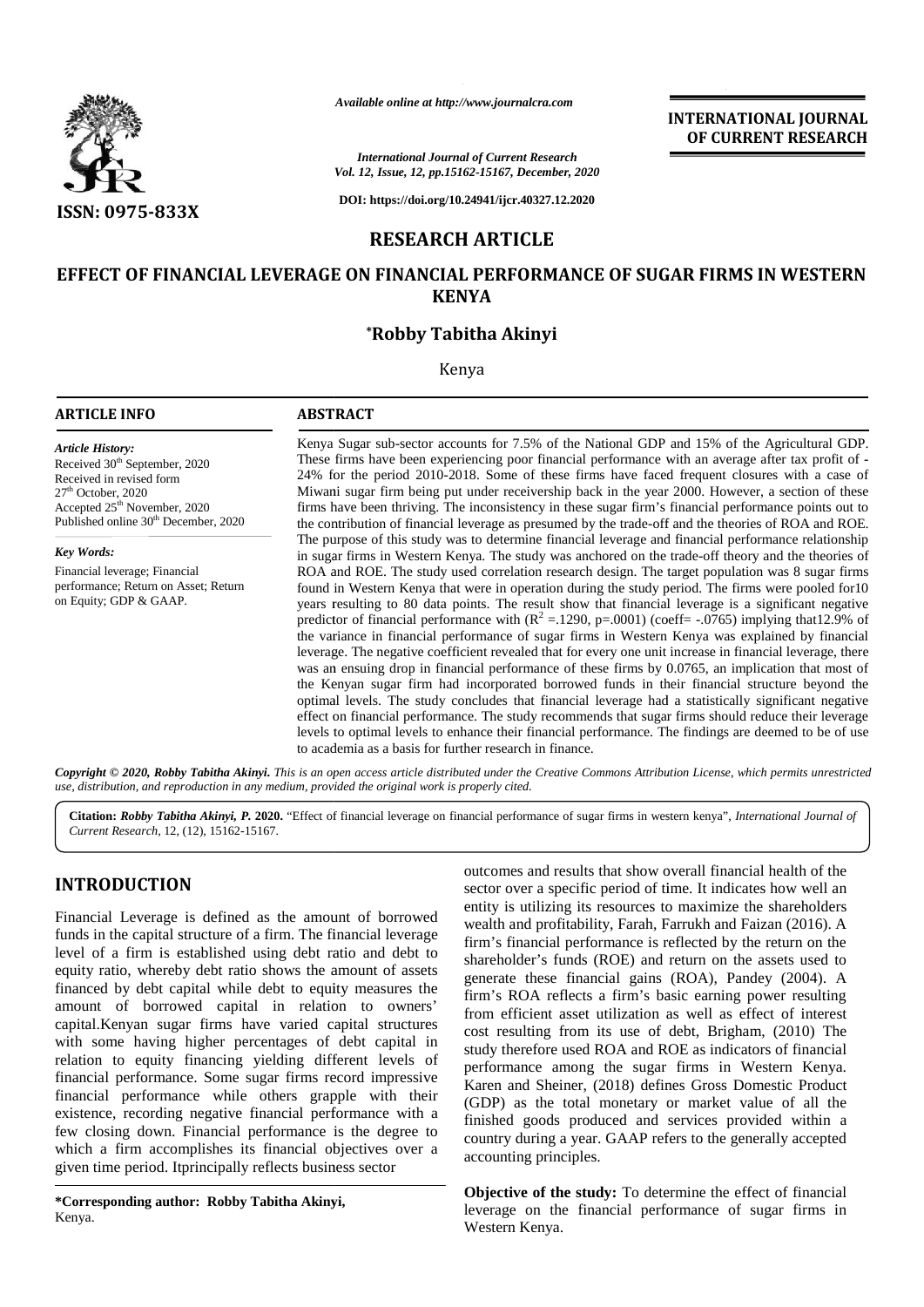## **Hypothesis of the study**

**H0:** Financial leverage has no effect on the financial performance of sugar firms in Western Kenya.

## **THEORETICAL REVIEW**

The trade-off theory by Modigliani and Miller (1958) states that a firm trades-off the benefits and costs of debt and equity financing and finds an optimal capital structure after accounting for market imperfections such as taxes, bankruptcy and agency costs. According to this theory, debt capital is associated with some financial benefits which helps improve the value of the firm and firms go for debt capital until they exploit all the benefits, a point referred to as the optimal capital structure, beyond which the firm would be faced with losses. Firms use debt financing together with owners' equity with the intention of earning more return on the fixed charge funds than their cost as well as improve a firm's performance by increasing its earnings per share (EPS), its return on equity (ROE), return on asset (ROA) and overall profit margin.This theory predicts a positive relationship between financial leverage and financial performance if debt is optimally used. The theory guided the study in determining the relationship between financial leverage and financial performance of sugar firms in Western Kenya by observing the behaviour of ROA and ROE, given different levels of financial leverage incorporated in the firms' capital structure. According to the theory of Return on asset (ROA) and Return on equity (ROE) by Brigham (2010), a firm's ROA reflects a firm's basic earning power resulting from efficient asset utilization as well as effect of interest cost resulting from its use of debt. High ROA results from high basic earning power, while the converse holds true. The theory of Return on equity (ROE) states that ROE above industry average is an indication of a company's greater use of debt. This theories guided the study in establishing how well these sugar firms utilize their assets as portrayed by the behavior of ROA and ROE of the firms given their varied capital structures.

## **EMPIRICAL LITERATURE REVIEW**

Studies on the influence of financial leverage on financial performance have been performed by various researchers such as; Berger and Bonaccorsi (2006), Marko (2014), David and Olorunfemi (2010), Rehman (2013), Saidia *et al.* (2012) and Akhtar *et al.* (2012) applied multiple regression analysis technique, fixed effect, random effect and maximum likelihood estimation procedures and correlation analysis and obtained positive relationship between financial leverage and financial performance. Whereas, Mwangi *et al* (2014), Maina and Kodongo (2013), Onalapo and Kajola (2010), Harwood and Cheruiyot (2015), Altaani (2013), Tian and Zeitun (2007) applied panel data models and feasible generalized least squares, regression analysis, simple linear regression analysis on a sample of 3 sugar firms out of a target population of 9 sugar firms based on retrogressive research design and Pearson's Product moment correlation and obtained negative relationship between financial leverage and financial performance. On the contrary, Ebeid (2009) and Abubakar (2015) applied multiple regression analysis and correlation analysis but found no relationship between financial leverage and financial performance.

However, Laurente (2002) applied found mixed results across the geographical location of the firms with positive in some locations and negative in others. Kale (2014), using random effect models found negative relationship between financial leverage and financial performance as reflected by ROA, but using Tobin's Q, positive relationship was obtained. Evidence from the empirical studies revealed a diversity of findings from different countries and industries whereby; In banking industry using annual information of commercial banks and applying parametric measures of profit efficiency as indicator to measure agency cost, using fuel industry applying regression analysis, using petroleum industry employing panel data analysis using fixed-effect estimation, random effect estimation and maximum likelihood estimation, and on secondary data from financial statements of the sampled listed firms which were selected using stratified random sampling technique applying multiple regression technique, using sugar firms while applying correlation analysis, results revealed positive relationship as reflected by ROA. Whereas, using listed manufacturing companies applying multiple regression analysis, on listed textile firms using regression and correlation analysis, on non-financial companies in different industry sectors and the results were negative as reflected by ROA & ROE. Research on 9 sugar firms using a sample of 3 firms selected using retrospective research strategy and analyzed using multiple linear regression models and Pearson's product moment correlation and findings were negative contradicting the previous results. The research done on sugar firms was retrospective hence prone to a lot of bias and the 3 firms used may not give the overall picture of leverage performance relationship in sugar firms. The mixed research results across different industries and geographical locations create the need to determine the influence of financial leverage on financial performance of sugar firms Kenya.

## **METHODOLOGY**

The research used quantitative model in a correlational research design. This was done by examining how financial leverage and financial performance relate with each other guided by the objective of the study. The study was carried out in Western region of Kenya covering three major sugar belts; western sugar belt, Nyando sugar belt and South Nyanza sugar belt where the sugar companies of the study are situated. The study targeted 8 sugar firms of various sizes assessed for the period 2008-2017 yielding a panel of 80 data points. Saturation method was applied to sample the sugar firms for the study. Saturation sampling was also relevant in this study given the heterogeneity of the Kenyan sugar firms' study variables and the panel data purported to be used. The study used secondary panel data obtained from annual financial reports of the sugar firms from January 2008 to December 2018. The secondary panel data from the financial reports was used given that it is an audited statutory document which meets the GAAP requirements and produced annually by all the firms making it credible data to use. The experts opined that data items adequately and sufficiently represented the content for each construct. All the variables in the study were stationery with their respective  $p < .05$  level of significance. The size of the correlation (r) and the statistical significance were examined. A statistical significance at the alpha ( $p = 0.05$ ) level was sufficient for this analysis. The data was analyzed using panel regression model as indicated.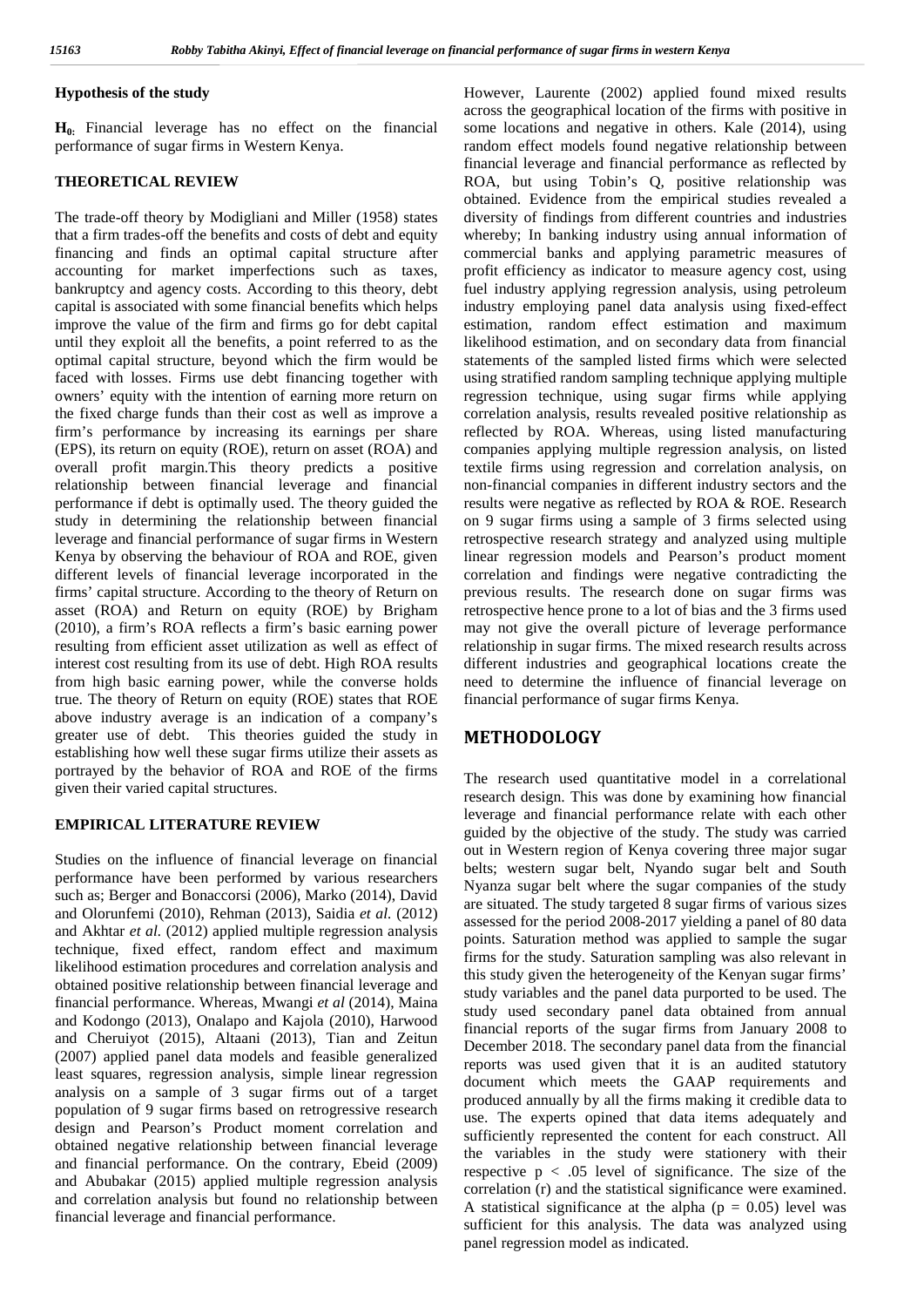$$
ROAii = \beta0 + \beta1d \nROAii = \beta0 + \beta1d \nROEii = \beta0 + \beta1d \nROEii = \beta0 + \beta1d \nROEii = \beta0 + \beta1d \n ti = c \n ri + \epsilonii \n + \epsilonii
$$

Where, *i* represented the number of sugar firms studied (8), *t* represented the time period (10yrs)*, it* represented the data points of the study  $(80)$  $\beta_0$  and  $\beta_1$ were constants, while  $\epsilon$ represented the error term which accounted for the omitted variables which affect financial performance other than financial leverage, the non-linearity of the relationship between financial leverage and financial performance, measurement errors and other unpredicted effects of financial leverage on financial performance. The equations aided the study in determining the relationship between financial leverage and financial performance of sugar firms in Western Kenya.

# **FINDINGS AND DISCUSSION**

To establish the relationship among the study variables the Pearson Product Moment Correlation coefficient was computed. The size of the correlation (r) and the statistical significance were examined. A statistical significance at the  $alpha = 0.05$  level was sufficient for this analysis. The results of the study show a mixed correlation between return on asset, return on equity and financial performance of the sugar firms in Western Kenya in the period of 2008-2017 as shown below.

From the above table, the relationship between financial leverage and financial performance of the sugar firms in Western Kenya was investigated using the Pearson's moment correlation analysis as shown in the table above. It revealed that financial leverage with debt to equity and debt ratioas its proxies had a negative relationship with all the indicators of financial performance; debt ratio on financial performance(r  $= -0.274$ <sup>\*</sup>, p= 0.014), debt to equity on financial performance  $(r = -.366**, p = .001)$  and relationship between financial leverage and financial performance  $(r = -.357**, p = .001)$ . A parametric test, panel regression analysis, was conducted to estimate the level of influence, with scores on financial leverage as the independent variable and financial performance as the dependent variable.

The table reveals that  $7.7\%$  (R-square  $=0.0766$ ) of the variance in financial performance is accounted for by debt ratio. The model is statistically significant as represented by a significance, F  $(1, 69) = 14.53$ , p=0.0003.

A linear regression model used for this analysis was of the form  $Y = \beta_0 + \beta_1 DR_{it} + \varepsilon_{it}$  where

- Y is the dependent variable, in this case Firm performance
- DR is the independent/ explanatory variable, in this case debt ratio.
- ) is the unexplained variation (error term)

#### **Hence, the model can be written as:**

Firm performance<sub>it</sub> =  $_0 + 1DR_{it} + it$ 

Financial Performance  $_{it}$  = .1541- .2290

From the model, Debt ratio has negative coefficients (coeff. = - .229) with financial performance, implying that for every unit rise in debt ratio there would be ensuing decrease in financial performance by about .229 units. Equally, the results show that the fixed effect model was a good fit for the data and adequate to predict the relationship between debt ratio and financial performance, as indicated by  $F(9, 69) =$ 2.49, p=.0160. Therefore, it is concluded that debt ratio has statistically significant effect on the financial performance. Analysis of the effect ofdebt to equity as another indicator of financial leverage on financial performance was as below.

It is evident that the model is statistically significant as represented by a significance, F  $(1, 69) = 19.35$ , p < 0.001. A linear regression model used for this analysis was of the form  $Y = \beta_0 + \beta_1 DE_{11} + \varepsilon_{11}$  where

- Y is the dependent variable, in this case Firm performance
- DE is the independent/ explanatory variable, in this case debt equity.
	- is the unexplained variation (error term)

## **Hence, the model can be written as:**

Firm performance<sub>it</sub> =  $_0 + 1DE_{it} + i$  $=.0674-.0532$ 

The model shows that  $13.6\%$  (R-square  $=0.1356$ ) of the variance in financial performance is accounted by debt to equity. Debt to equity has negative coefficients (coeff.= - .0532) with financial performance, interpreted to mean that for every a unit rise in debt equity there would be resultant decrease in financial performance by about .053 units. Equally, the results show that the fixed effect model was a good fit for the data and adequate to predict the relationship between debt/equity ratio and financial performance, as indicated by F  $(9, 69) = 2.39$ , p=.0205. Therefore, it is concluded that debt/ equity has statistically significant effect on financial performance. To test the null hypothesis that financial leverage has no influence on financial performance of sugar firms in Western Kenya, the study used panel data regression analysis. Financial leverage was used as the mediator variable and financial performance as the dependent variable. Financial leverage was computed from debt ratio and debt to equity ratio, while financial performance was computed from its two indictors, return on asset and return on equity.

The model reveals that close that  $13\%$  (R-square = 1290) of the variance in financial performance is explained by financial leverage. However, financial leverage has negative effect on financial performance, as reflected by a negative coefficients (coef.  $= -0.0765$ ). This implies that for every unit increase in financial leverage there is reciprocal change on financial performance by .0765 units, as shown by the model. A linear regression model used for this analysis was of the form  $Y = \beta_0 + \beta_1 FL_{it} + E_{it}$  where

- Y is the dependent variable, in this case Financial performance
- FL is the mediator variable, in this case Financial leverage
	- is the unexplained variation (error term)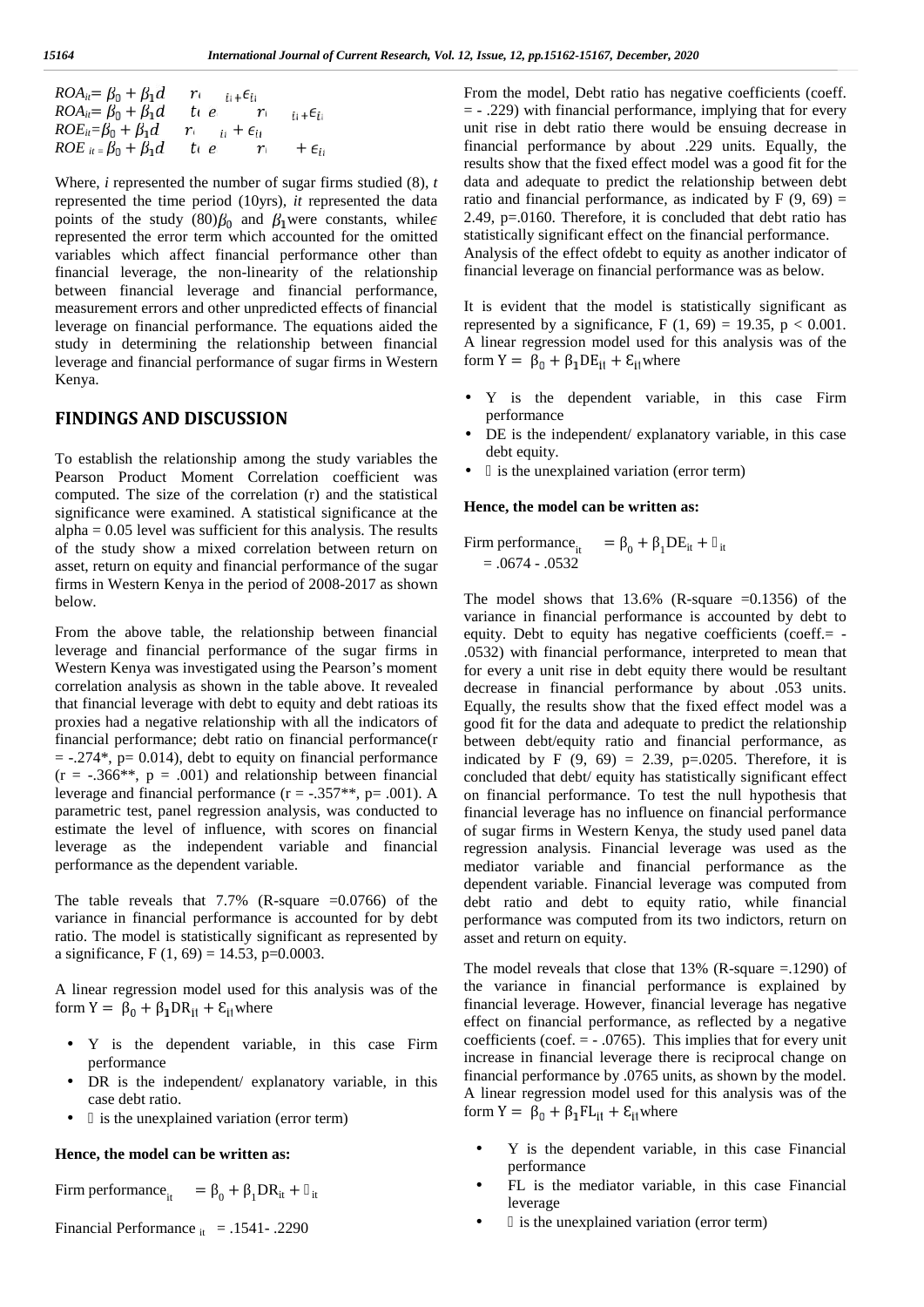## **Table 1. Correlations analysis results on effect of financial leverage on financial performance of sugar firms in Kenya**

|                           |                            |            | Return on Asset Return on Equity |             |                      |          | Debt Ratio Debt Equity Firm Size Financial Leverage |
|---------------------------|----------------------------|------------|----------------------------------|-------------|----------------------|----------|-----------------------------------------------------|
|                           | Pearson Correlation        |            |                                  |             |                      |          |                                                     |
| <b>Return on Asset</b>    | $Sig. (2-tailed)$          |            |                                  |             |                      |          |                                                     |
|                           |                            | 80         |                                  |             |                      |          |                                                     |
|                           | <b>Pearson Correlation</b> | $.943***$  |                                  |             |                      |          |                                                     |
| Return on Equity          | $Sig. (2-tailed)$          | .000       |                                  |             |                      |          |                                                     |
|                           |                            | 80         | 80                               |             |                      |          |                                                     |
|                           | <b>Pearson Correlation</b> | $-.173$    | $.304**$                         |             |                      |          |                                                     |
| Debt Ratio                | Sig. (2-tailed)            | 125        | .006                             |             |                      |          |                                                     |
|                           |                            | 80         | 80                               | 80          |                      |          |                                                     |
|                           | <b>Pearson Correlation</b> | $-.198$    | $.417**$                         | $.860**$    |                      |          |                                                     |
| Debt/ Equity              | Sig. (2-tailed)            | .078       | .000                             | .000        |                      |          |                                                     |
|                           |                            | 80         | 80                               | 80          | 80                   |          |                                                     |
| Firm Size                 | <b>Pearson Correlation</b> | $333^{**}$ | $401^{**}$                       | $-0.348***$ | $-358$ **            |          |                                                     |
|                           | Sig. (2-tailed)            | .003       | .000                             | .002        | .001                 |          |                                                     |
|                           |                            | 79         | 79                               | 79          | 79                   | 79       |                                                     |
| <b>Financial Leverage</b> | <b>Pearson Correlation</b> | -.198      | $.405***$                        | $.904**$    | .995**               | $.364**$ |                                                     |
|                           | $Sig. (2-tailed)$          | .079       | .000                             | .000        | .000                 | .001     |                                                     |
|                           |                            | 80         | 80                               | 80          | 80                   | 79       | 80                                                  |
| Firm performance          | <b>Pearson Correlation</b> | $.968**$   | $.996**$                         | $-.274$ $*$ | $-366$ <sup>**</sup> | $388***$ | $-.357$ **                                          |
|                           | $Sig. (2-tailed)$          | .000       | .000                             | .014        | .001                 | .000     | .001                                                |
|                           |                            | 80         | 80                               | 80          | 80                   | 79       | 80                                                  |

Source: Field data, 2018

#### **Table 2. Panel Analysis: Fixed Effect Regression Model of Debt Ratio on Financial Performance**

| .xtreg Performance Debt Ratio, fe                                       |            |           |                    |  |            |             |            |  |
|-------------------------------------------------------------------------|------------|-----------|--------------------|--|------------|-------------|------------|--|
| Fixed – effects (within) regression                                     |            |           | Number of obs      |  | 80         |             |            |  |
| Group variable : Year                                                   |            |           | Number of groups   |  | 10         |             |            |  |
| $R - sq$ : within = 0.1740                                              |            |           | Obs per group: min |  | 8          |             |            |  |
| Between = $0.0247$                                                      |            |           | avg                |  | 8.0        |             |            |  |
| Overall $= 0.0766$                                                      |            |           | max                |  | 8          |             |            |  |
|                                                                         |            |           | F(1, 69)           |  | $= 14.53$  |             |            |  |
| Corr (u i, Xb) = $-0.3757$                                              |            | Prob>F    |                    |  | $= 0.0003$ |             |            |  |
| Performance                                                             | Coef.      | Std. Err. |                    |  | P >  t     | [95% Conf.  | Interval   |  |
| Debt Ratio                                                              | $-2290682$ | .0600843  | $-3.81$            |  | 0.000      | $-0.348933$ | $-1092033$ |  |
| $_{\rm cons}$                                                           | .1541525   | .0620099  | 2.49               |  | 0.015      | 0.304462    | .2778588   |  |
| sigma_u                                                                 | .09427394  |           |                    |  |            |             |            |  |
| Sigma e                                                                 | .15670193  |           |                    |  |            |             |            |  |
| .26575237<br>R <sub>ho</sub><br>(fraction of variance due to u i)       |            |           |                    |  |            |             |            |  |
| F test that all $u = 0$ :<br>F(9, 69)<br>Prob> $F = 0.0160$<br>$= 2.49$ |            |           |                    |  |            |             |            |  |

## **Table 3. Panel Analysis: Fixed Effect Regression Model of Debt /Equity on Financial Performance**

| .xtreg Performance Debt/ Equity, fe                                    |             |           |                                   |     |            |             |             |
|------------------------------------------------------------------------|-------------|-----------|-----------------------------------|-----|------------|-------------|-------------|
| Fixed – effects (within) regression                                    |             |           | Number of obs                     |     | 80<br>$=$  |             |             |
| Group variable : Year                                                  |             |           | Number of groups $=$              |     | 10         |             |             |
| $R - sq$ : within $= 0.2190$                                           |             |           | Obs per group: $min =$            |     | 8          |             |             |
| Between = $0.0029$                                                     |             |           | 8.0<br>avg<br>$\equiv$            |     |            |             |             |
| Overall $= 0.1356$                                                     |             |           | max                               |     | 8          |             |             |
|                                                                        |             |           | F(1, 69)                          | $=$ | 19.35      |             |             |
| Corr (u i, xb) = $-0.2566$                                             |             |           | Prob>F                            |     | $= 0.0000$ |             |             |
| Performance                                                            | Coef.       | Std. Err. | T                                 |     | P>1        | [95% Conf.  | Interval    |
| Debt/Equity                                                            | $-.0531658$ | .0120856  | $-4.40$                           |     | 0.000      | $-.077276$  | $-.0290557$ |
| $_{\rm cons}$                                                          | .0674869    | .0361198  | 1.87                              |     | 0.066      | $-.0045701$ | .1395439    |
| sigma_u                                                                | .08609885   |           |                                   |     |            |             |             |
| Sigma e                                                                | .15237006   |           |                                   |     |            |             |             |
| Rho                                                                    | .24202082   |           | (fraction of variance due to u i) |     |            |             |             |
| Prob> $F = 0.0205$<br>F(9, 69)<br>F test that all $u$ i=0:<br>$= 2.39$ |             |           |                                   |     |            |             |             |

## **Table 4. Panel Analysis: Random Effect Regression Model of Financial Leverage on Financial Performance**

| xtreg Performance Leverage, re  |              |                                   |                      |     |            |              |           |
|---------------------------------|--------------|-----------------------------------|----------------------|-----|------------|--------------|-----------|
| RAndom – effects GLS regression |              |                                   | Number of obs        | $=$ | 80         |              |           |
| Group variable : Year           |              |                                   | Number of groups $=$ |     | 10         |              |           |
| $R - sq$ : within = 0.2220      |              | Obs per group: $min =$<br>8       |                      |     |            |              |           |
| Between $= 0.0058$              |              |                                   | $avg =$              |     | 8.0        |              |           |
| Overall $= 0.1290$              |              |                                   | max                  |     | 8          |              |           |
|                                 |              |                                   | Wald chi $2(1)$      | $=$ | 15.72      |              |           |
| Corr $(u_i, x) = -0$ (assumed)  |              |                                   | Prob $>$ chi2        |     | $= 0.0001$ |              |           |
| Performance                     | Coef.        | Std. Err.                         | T                    |     | P>1        | [95% Conf.   | Interval  |
| Leverage                        | $-0.0765231$ | .019286                           | $-3.97$              |     | 0.000      | -.1143476    | -.0386985 |
| _cons                           | .0660874     | .0427936                          | 1.54                 |     | 0.123      | $-0.0177865$ | .1499613  |
| sigma u                         | .05472598    |                                   |                      |     |            |              |           |
| Sigma e                         | .15207779    |                                   |                      |     |            |              |           |
| Rho                             | .1146497     | (fraction of variance due to u i) |                      |     |            |              |           |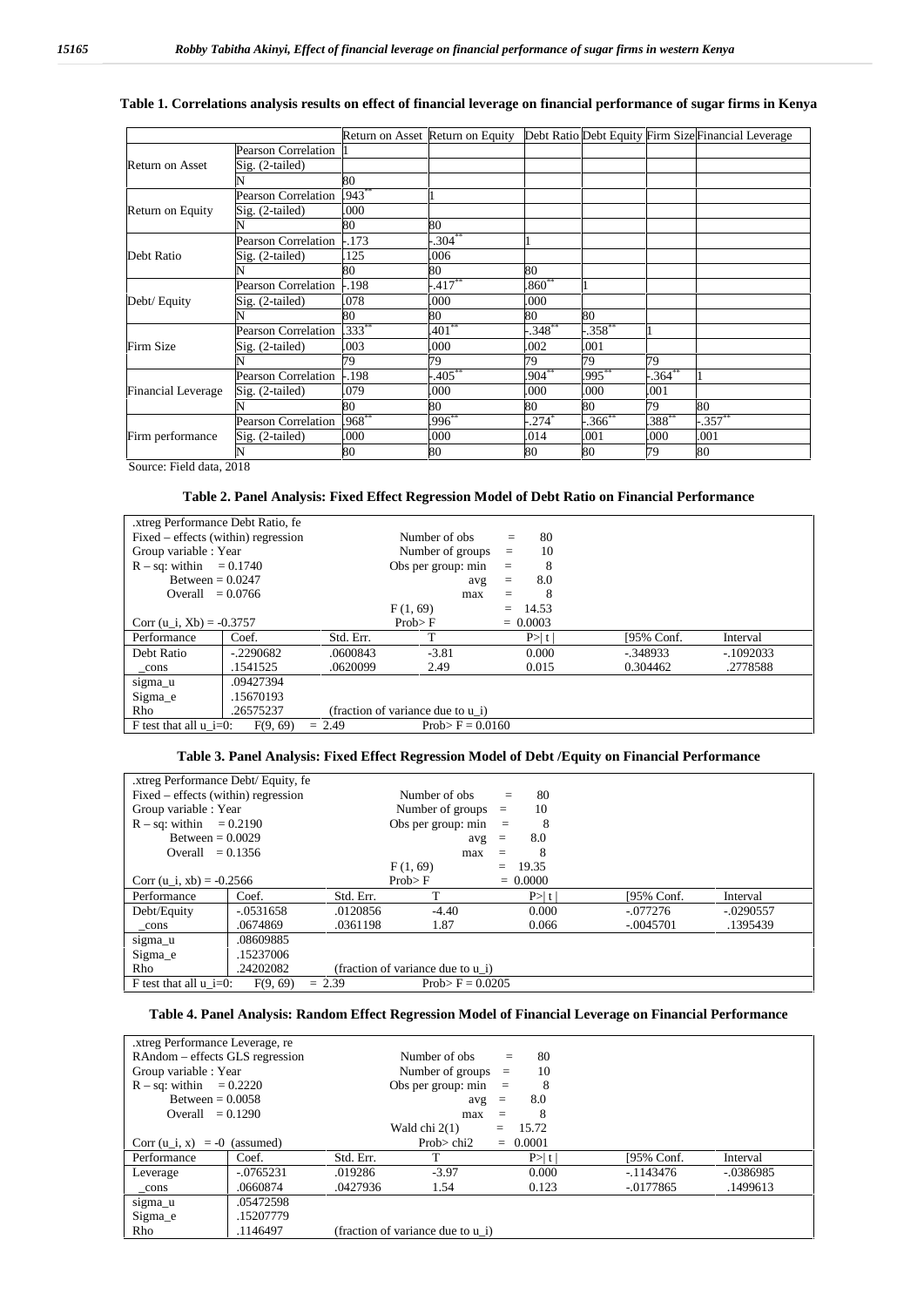#### **Hence, the model can be written as:**

Firm performance<sub>it</sub> =  $_0 + _1FL_{it} + _{it} = .0661 - .0765$ 

The model is statistically significant as indicated by Wald  $chi2 = 15.72$  and  $p=0.0001$ , implying the model was a good fit for the data and adequate to predict the relationship between the two variables. Based on these results, there is evidence to reject the null hypothesis and conclude that financial leverage has statistically significant negative effect on the financial performance of sugar firms in Western Kenya. This supports the view that the Kenyan sugar firms are said to be debt laden and unable to meet their long term and short term financial obligations. The findings violate the trade-off theory by Pandey (2010) that postulates that a firm trades-off the benefits and costs associated with debt and equity financing and finds an optimal capital structure after accounting for market imperfections such as taxes and bankruptcy costs. According to this theory, debt capital is associated with some financial benefits which helps improve the value of the firm. Instead it confirms the view that debt is a double-edged sword which when misused can lead to insolvency of the firm, a scenario evident with most of these sugar firms in Western Kenya. The findings also contradicts the theory of Return on equity (ROE) by Brigham (2010), which postulates that greater use of financial leverage is portrayed by a firm's ROE which will be seen to be higher than the industrial average. These findings are in tandem with those of Onalapo and Kajola (2010), who investigated effect of capital structure on financial performance of 30 non-financial firms listed in the Nigerian Stock Exchange for the period 2001-2007 and found a negative relationship between financial leverage and financial performance. It also supports the findings of Maina and Kodongo (2013) and of Mwangi *et al* (2014) who found similar results. The findings, though differ with those of Marko (2014) and Berger and Bonaccorsi (2006) who found positive relationship between financial leverage and financial performance using multiple regression model.

#### **Summary of Reseach Findings**

The study sought to determine the effect of financial leverage on financial performance of sugar firms in Western Kenya. Based on the random effect regression model, the study established a significant negative effect of financial leverage on sugar firms' financial performance (coeff. = -.0765; p =.000), with every one unit increase in financial leverage resulting into a decreased financial performance by .0765 units. Additionally, 13% (R-square =.1290) of the variance in financial performance is explained by financial leverage.

#### **Conclusion and Recommendation**

The study concluded that financial leverage, significantly negatively predicts ROA and ROE which were used as proxies of financial performance of these sugar firms of western Kenya implying application of debt capital beyond the optimal levels. This finding was in tandem with the trade off theory which states that debt is a double edged sword with the ability to boost and depress a firm based on its application. The management of the Sugar firms in Western Kenya should apply debt capital within the optimal limits to enhance their financial performance as reflected by ROA and ROE.

## **REFERENCES**

- Al-Taani 2013. The Relationship between Capital Structure and Firm Performance: Evidence from Jordan. *A Journal of Finance and Accounting.*
- Abel Ebeh Ezeoha, 2015) Firm size and corporate financial leverage choice in developing economy: Evidence from Nigeria*. The journal of Risk Finance*.
- Aidil Rizal Shahrin 2015. Has Nonlinearity Resolved the Anomaly of Unit Root Behaviour in Forward Discount? New Empirical Evidence. *Romanian journal of Economic Forecasting.*
- Akhtar S., B. Javed& Maryam A. 2012. Relationship between Financial Leverage and Financial Performance: Evidence from Fuel & Energy Sector of Pakistan.
- Baron and Kery 1986. Causal steps approach to testing for mediation.
- Berger and Bonaccorsi 2006. "Capital Structure and Firm Performance: A new approach to testing Agency Theory and an Application to the Banking Industry." *Journal of Banking and Finance.*
- *Brigham E.F. 2010. Capital Structure and Ownership Structure: A Review of Literature. The Journal of Online Education.*
- Chai J.2004. Understanding the endogeneity between firm value and shareholders rights. Financial Management pages 465-476.
- Ching H. &Gerab F. 2012) Determinants of financial performance in Brazilian companies: A multi-ratio model using multivariate statistical method. *Journal of global Business & Economics 51) 79-99.*
- Couch Mackenzie 2002) The logic of small samples in interviews based qualitative research. *A journal of social Research.*
- I.M. Pandey 2004. " Financial Management, Tenth Edition. Isibwa Kajirwa Harwood and Albert Cheruyoit, 2015) The Effect of long term loan on firm performance in Kenya: A survey of selected sugar manufacturing firms*. A journal of Advanced Research vol.2*
- Jensen & Meckling 1976. "Theory of the firm: Managerial behavior, Agency costs and ownership structure," *journal of financial Economics.*
- Kaguri, A., 2013) Relationship between firm characteristics and financial performance of life insurance companies in Kenya
- Kale Ahmed A., 2014 The impact of Financial leverage on firm performance; the case of non-financial firms in Kenya.
- Kenya Sugar Board 2014. Comparative Performance of the sugar Industry. Kenya National Assembly, Eleventh Parliament, Third Session 2015)
- Koroti 2014. The Effect of Investing and Financing decisions on Financial Performance of the Sugar Factories in Kenya.
- KPMG in India 2007. The Indian Sugar Industry Sector Roadmap 2017, Laurent Weill 2003. Leverage and Corporate Performance: A Frontier Efficiency Analysis on European Countries.
- Maina L., Thabang' &Kodongo O. 2014. Capital Structure, Profitability and Firm Value: Panel Evidence of Listed Firms in Kenya.
- Malik H. 2011) Determinants of Insurance companies profitability: An analysis of insurance sector of Pakistan Academic Research International.